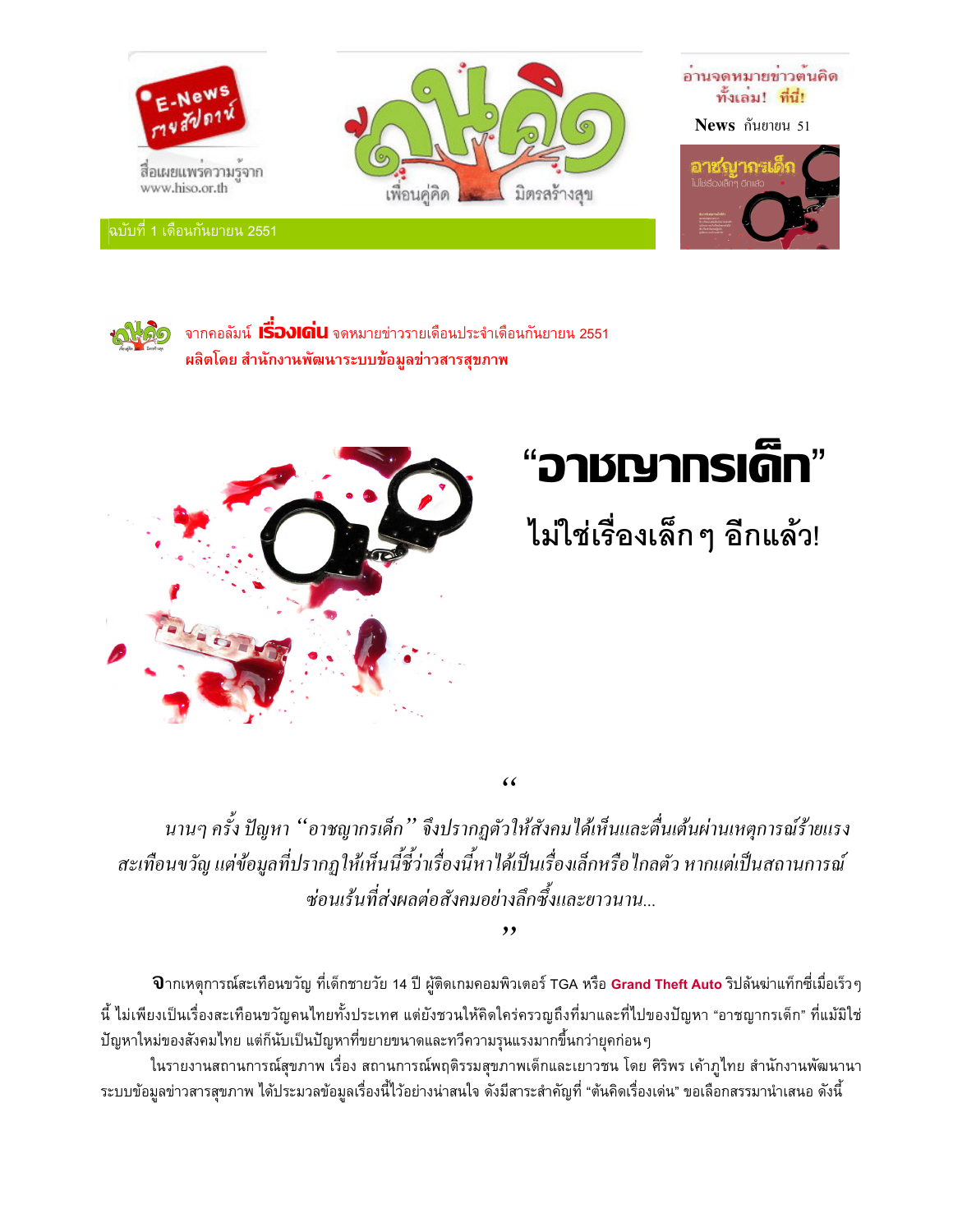

## • แนวโน้มชี้ชัด "เด็ก" ก่อคดีเพิ่ม

ิจากการสำรวจจำนวนคดีของเด็กและเยาวชนตั้งแต่ปี 2544-2548 โดยกรมพินิจคุ้มครองเด็กและเยาวชน ชี้ให้เห็นว่า การกระทำ ้ผิดที่มีเด็กเป็นผู้ลงมือมีแนวโน้มเพิ่มมากขึ้นเรื่อยๆ โดยเฉพาะอย่างยิ่งในความผิด 4 ประเภท ต่อไปนี้

- O **ความผิดเกี่ยวกับทรัพย์สิน ไ**ด้แก่ การลักทรัพย์ พยายามลักทรัพย์ วิ่งราว พยายามวิ่งราว ชิงทรัพย์ ปล้นทรัพย์ พยายาม ปล้นทรัพย์ กรรโชกทรัพย์ ฉ้อโกง ยักยอกทรัพย์ ทำให้เสียทรัพย์ และรับของโจร
- ความผิดเกี่ยวกับชีวิตและร่างกาย ได้แก่ ฆ่าผู้อื่นโดยเจตนา ฆ่าผู้อื่นโดยไม่เจตนา พยายามฆ่าผู้อื่น ประมาทจนเป็นเหตุ ให้ผู้อื่นตาย ทำร้ายร่างกายผู้อื่น มั่วสุมตั้งแต่สิบคนขึ้นไป ประมาทเป็นเหตุให้ผู้อื่นได้รับอันตรายร่างกายและจิตใจ ชุลมุน ต่อสู้เป็นเหตุให้ผู้อื่นได้รับอันตรายสาหัส พกพาวัตถุระเบิด
- **ความผิดเกี่ยวกับเพศ ไ**ด้แก่ การกระทำอนาจาร ข่มขืนกระทำชำเรา พยายามข่มขืนกระทำชำเรา พรากผู้เยาว์ โทรมหญิง และพยายามทำความผิดเกี่ยวกับเพศ
- O ความผิดเกี่ยวกับความสงบสุข ชื่อเสียง และการปกครอง ได้แก่ อั้งยี่ ซ่องโจร วางเพลิง ทำให้เกิดเพลิงไหม้ หมิ่น ประมาท ความผิดต่อเจ้าพนักงาน ฟ้องเท็จ เบิกความเท็จ บุกรุก และทำให้เสียอิสรภาพ

| ประเภท                               | สถิติประจำปี |       |       |        |        |
|--------------------------------------|--------------|-------|-------|--------|--------|
|                                      | 2544         | 2545  | 2546  | 2547   | 2548   |
| 1. ความผิดเกี่ยวกับทรัพย์สิน         | 7.374        | 7.949 | 8.886 | 10.495 | 10.732 |
| ่ 2. ความผิดเกี่ยวกับชีวิตและร่างกาย | 2.175        | 3.054 | 4.843 | 5.969  | 6,112  |
| 3. ความผิดเกี่ยวกับเพศ               | 1.026        | 1.479 | 1.735 | 2.417  | 2,680  |
| 4. ความผิดเกี่ยวกับความสงบสุขฯ       | 397          | 681   | 1.016 | 1.149  | 1,271  |

#### ตารางที่ 1 แสดงจำนวนเยาวชนที่กระทำผิดฐานความผิดประเภทต่าง ๆ

ที่มา สำนักพํฒนาระบบงานยุติธรรมเด็กและเยาวชน กรมพินิจและคุ้มครองเด็กและเยาวชน

## ● สาวลึกที่มา "อาชญากรเด็ก"

ี จากการวิเคราะห์ข้อมูลของผู้กระทำผิด พบว่าแนวโน้มของเด็กและเยาวชนที่กระทำผิดมีลักษณะร่วม ที่พบบ่อยๆ ดังนี้

 ○ **อาศัยร่วมชายคากับบิดามารดา** จากการจำแนกที่อยู่อาศัยของผู้กระทำผิด พบว่ากลุ่มใหญ่ที่สุดอาศัยอยู่กับบิดามารดา หาใช่เด็กเร่ร่อน พักอาศัยกับญาติ หรือโดยลำพัง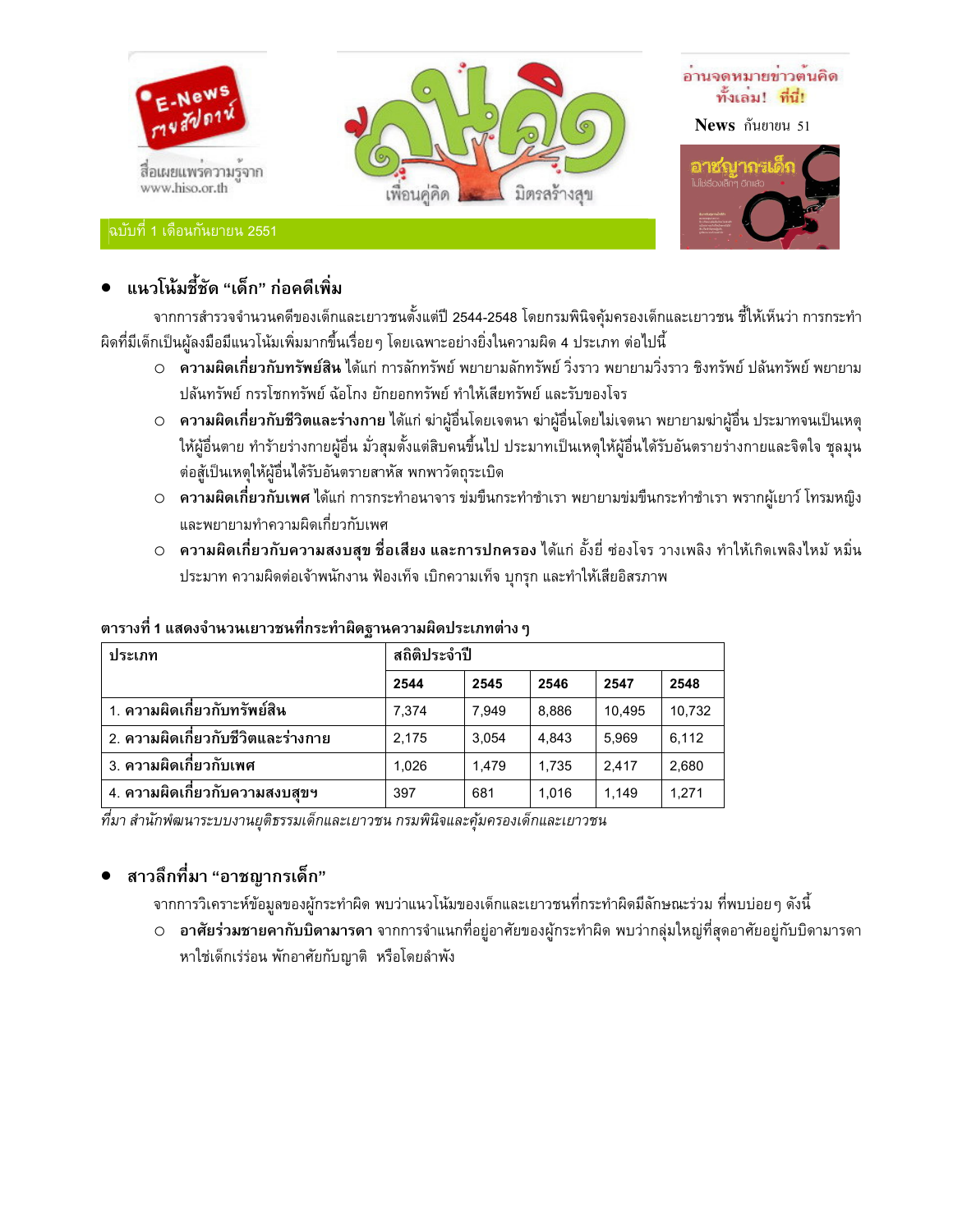![](_page_2_Picture_0.jpeg)

### ตารางที่ 2 ประเภทที่อยู่อาศัยของเด็กและเยาวชนที่กระทำผิด

| ประเภท               | ปีที่กระทำผิด |        |        |        |        |  |
|----------------------|---------------|--------|--------|--------|--------|--|
|                      | 2544          | 2545   | 2546   | 2547   | 2548   |  |
| เร่ร่อน              | 704           | 391    | 495    | 481    | 308    |  |
| อย่กับบิดามารดา/ญาติ | 15.055        | 16.794 | 14.495 | 16.196 | 17,981 |  |
| อย่กับบิดามารดา<br>Ω | 9,418         | 10,057 | 8,374  | 9,296  | 9,788  |  |
| อย่กับผ้อื่น<br>Ο    | 6,273         | 696    | 741    | 6.476  | 7,233  |  |

○ วัย 15-18 ปี คือระยะอันตราย เมื่อพิจารณาช่วงอายุของเด็กและเยาวชนที่ทำผิดมากที่สุด พบว่าอยู่ในช่วงวัย 15-18 ปี

## ตารางที่ 3 ช่วงวัยขณะกระทำผิด

| ช่วงอายุ       | ปีที่กระทำผิด |        |        |        |        |  |
|----------------|---------------|--------|--------|--------|--------|--|
|                | 2544          | 2545   | 2546   | 2547   | 2548   |  |
| ์ ตำกว่า 14 ปี | 1,849         | 4.496  | 4.313  | 5.177  | 5.872  |  |
| 15-18 ปี       | 29,599        | 30.789 | 25.602 | 28.131 | 30,208 |  |

O ส่วนใหญ่อยู่แค่ ม.ต้น ด้านการศึกษาของผู้กระทำผิด พบว่าส่วนใหญ่มีการศึกษาระดับมัธยมต้น คือไม่เกิน ม.3

## ตารางที่ 4 ระดับการศึกษาของเด็กเยาวชนที่กระทำผิด

| ระดับการศึกษา     | ปีที่กระทำผิด |        |        |        |        |
|-------------------|---------------|--------|--------|--------|--------|
|                   | 2544          | 2545   | 2546   | 2547   | 2548   |
| ไม่ได้รับการศึกษา | 511           | 389    | 498    | 586    | 1,024  |
| ประถม 1-6         | 11,205        | 12.526 | 10.305 | 11.001 | 11,951 |
| มัธยม 1-3         | 12.904        | 14.970 | 12.433 | 13.836 | 15.050 |
| สงกว่ามัธยมต้น    | 6.097         | 6,598  | 5.420  | 5,885  | 6,381  |
| อื่นๆ             | 731           | 802    | 1,259  | 2,000  | 1,674  |

O **เป็นชายมากกว่าหญิง** ผู้กระทำผิดเป็นชายมากกว่าหญิงประมาณ 10 เท่า โดยเฉลี่ย

### ตารางที่ 5 เพศของเด็กและเยาวชนที่กระทำผิด

| เพศ  | ปีที่กระทำผิด |        |        |        |        |
|------|---------------|--------|--------|--------|--------|
|      | 2544          | 2545   | 2546   | 2547   | 2548   |
| หญิง | 3.099         | 3.110  | 2.741  | 2.940  | 3.324  |
| ชาย  | 28.349        | 32.175 | 27.174 | 30,368 | 32,756 |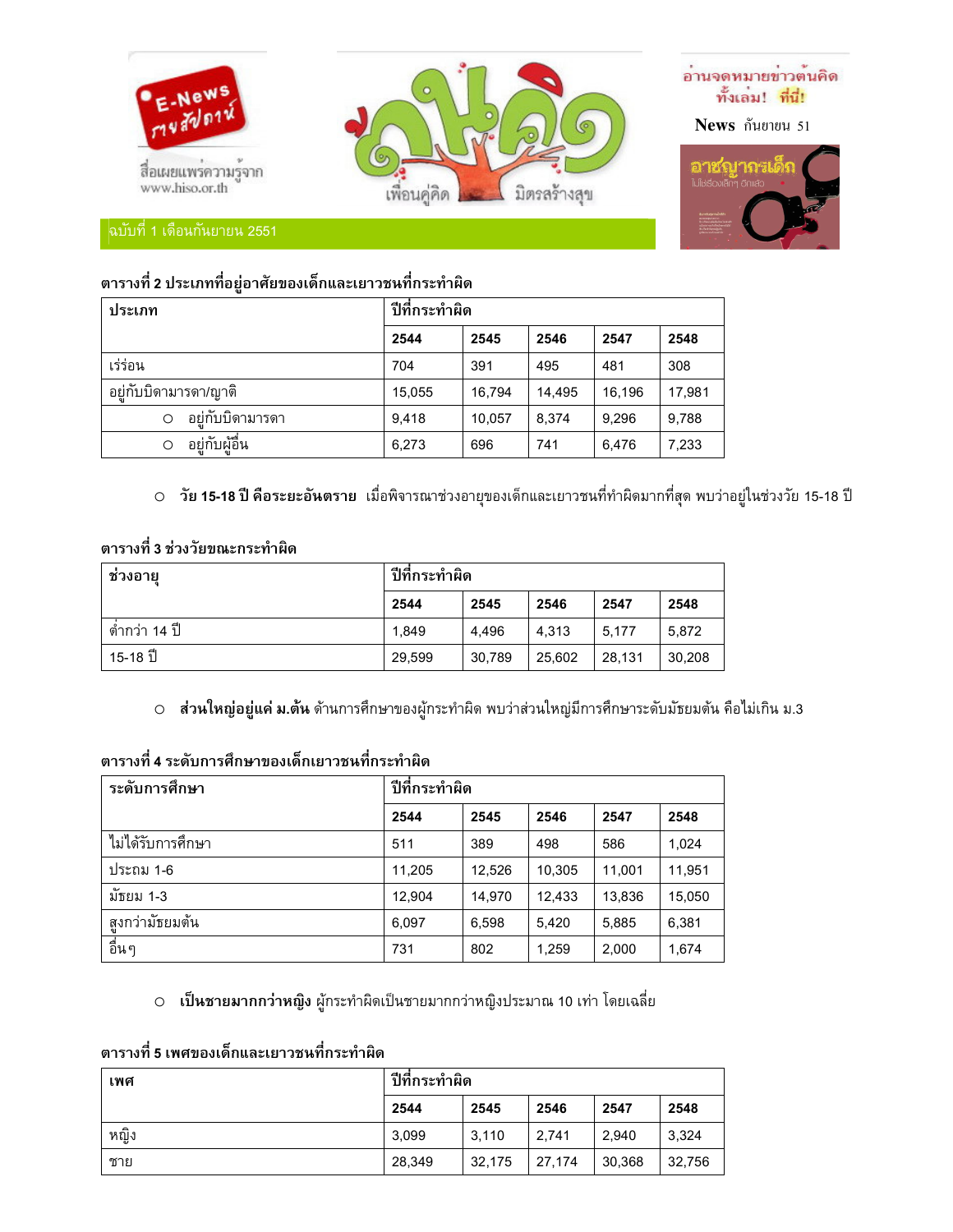![](_page_3_Picture_0.jpeg)

O นักเรียนมาแรง ในกลุ่มผู้กระทำผิดพบว่า ตั้งแต่ปี 2546 เป็นต้นมา กลุ่มนักเรียนก่อเหตุมากที่สุด อีกทั้งมีแนวโน้มเพิ่ม จำนวน และครองแชมป์ต่อเนื่องมาเป็นลำดับ

## ตารางที่ 6 อาชีพของผู้กระทำผิด

| ช่วงอายุ          | ปีที่กระทำผิด |        |        |        |        |
|-------------------|---------------|--------|--------|--------|--------|
|                   | 2544          | 2545   | 2546   | 2547   | 2548   |
| นักเรียน          | 9,242         | 11,522 | 10,322 | 10.924 | 12,331 |
| รับจ้าง           | 9.108         | 9.377  | 7,852  | 9,396  | 10,358 |
| ไม่ได้ประกอบอาชีพ | 9.388         | 11,859 | 9.777  | 10,621 | 11,340 |
| ้อื่นๆ            | 3,710         | 2,527  | 1,964  | 2,367  | 2,051  |

## ● เกินครึ่งติดยา เหล้า บุหรี่ร่วมด้วย

ิจากการศึกษาเจาะลึกเพิ่มเติมกับเด็กและเยาวชนที่กระทำผิดจำนวน 121 คน พบว่าเด็กและเยาวชนที่ก่อคดีเหล่านี้มีพฤติกรรม เสี่ยงร่วมด้วย ดังนี้

- สูบบุหรี่ ร้อยละ 95.9
- ดื่มสุรา ร้อยละ 85.1  $\circ$
- เสพยาบ้า ร้อยละ 69.4

![](_page_3_Figure_9.jpeg)